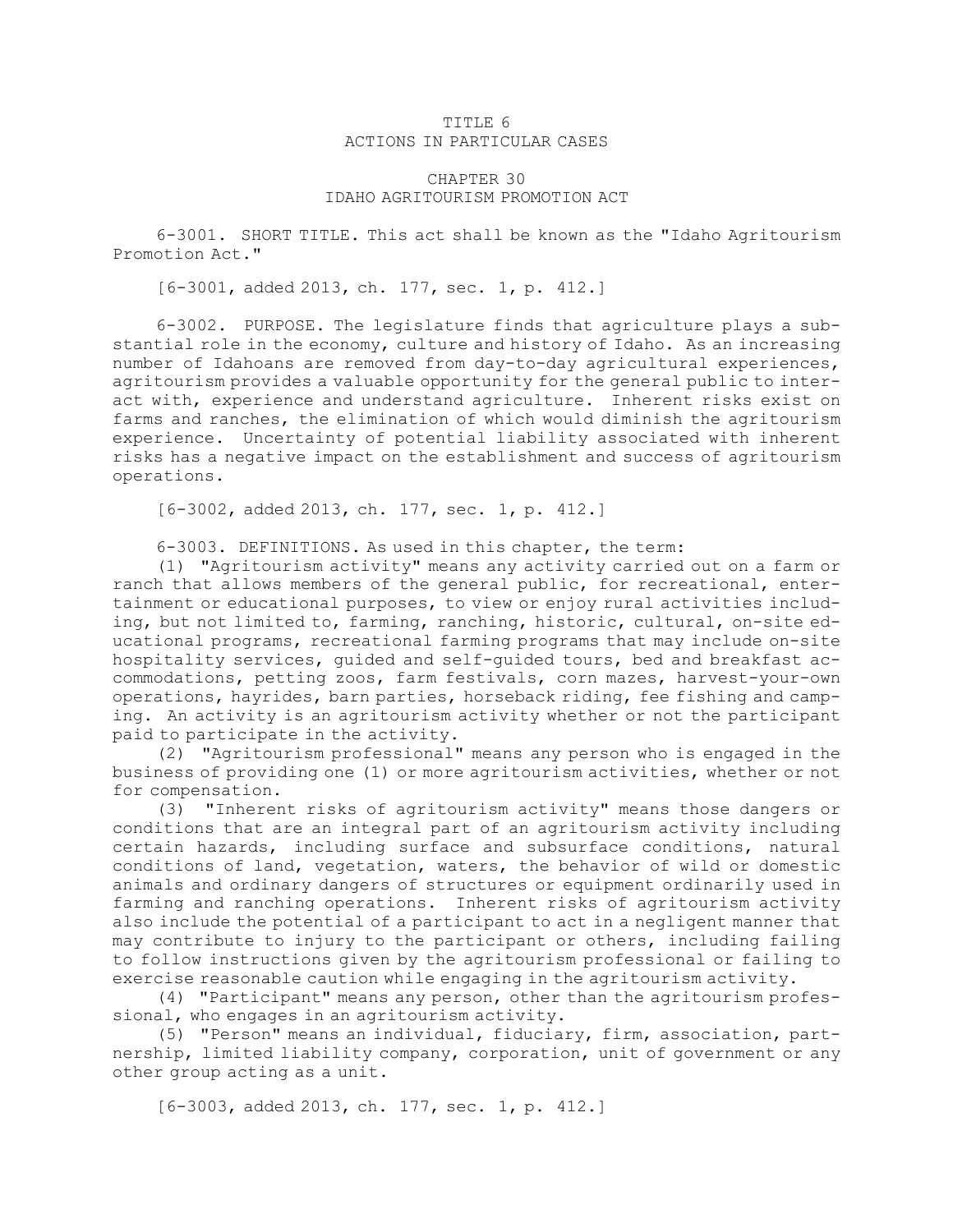6-3004. LIABILITY. (1) Except as provided in subsection (2) of this section, an agritourism professional is not liable for injury to or death of <sup>a</sup> participant resulting from the inherent risks of agritourism activities, so long as the warning contained in section [6-3005](https://legislature.idaho.gov/statutesrules/idstat/Title6/T6CH30/SECT6-3005), Idaho Code, is posted as required and, except as provided in subsection (2) of this section, no participant or participant's representative can maintain an action against or recover from an agritourism professional for injury, loss, damage or death of the participant resulting from any of the inherent risks of agritourism activities. In any action for damages against an agritourism professional for agritourism activities, the agritourism professional must plead the affirmative defense of assumption of the risk of agritourism activity by the participant.

(2) Nothing in subsection (1) of this section prevents or limits the liability of an agritourism professional if the agritourism professional does any one (1) or more of the following:

(a) Commits an act or omission that constitutes negligence or willful or wanton disregard for the safety of the participant, and that act or omission proximately causes injury, damage or death to the participant; (b) Has actual knowledge or reasonably should have known of <sup>a</sup> dangerous condition on the land, facilities or equipment used in the activity or the dangerous propensity of <sup>a</sup> particular animal used in such activity and does not make the danger known to the participant, and the danger proximately causes injury, damage or death to the participant.

(3) Any limitation on legal liability afforded by this section to an agritourism professional is in addition to any other limitations of legal liability otherwise provided by law.

[6-3004, added 2013, ch. 177, sec. 1, p. 412.]

6-3005. WARNING REQUIRED. (1) Every agritourism professional must post and maintain signs that contain the warning notice specified in subsection (2) of this section. The sign must be placed in <sup>a</sup> clearly visible location at the entrance to the agritourism location and at the site of the agritourism activity. The warning notice must consist of <sup>a</sup> sign in black letters, with each letter to be <sup>a</sup> minimum of one (1) inch in height. Every written contract entered into by an agritourism professional for the providing of professional services, instruction or the rental of equipment to <sup>a</sup> participant, whether or not the contract involves agritourism activities on or off the location or at the site of the agritourism activity, must contain in clearly readable print the warning notice specified in subsection (2) of this section.

(2) The signs and contracts described in subsection (1) of this section must contain the following notice of warning:

## **WARNING**

Under Idaho law, there are risks associated with agritourism, which could lead to injury or death. You are assuming these risks. Section [6-3004](https://legislature.idaho.gov/statutesrules/idstat/Title6/T6CH30/SECT6-3004), Idaho Code.

(3) Failure to comply with the requirements concerning warning signs and notices provided in this section shall prevent an agritourism professional from invoking the privileges of immunity provided by the provisions of this chapter.